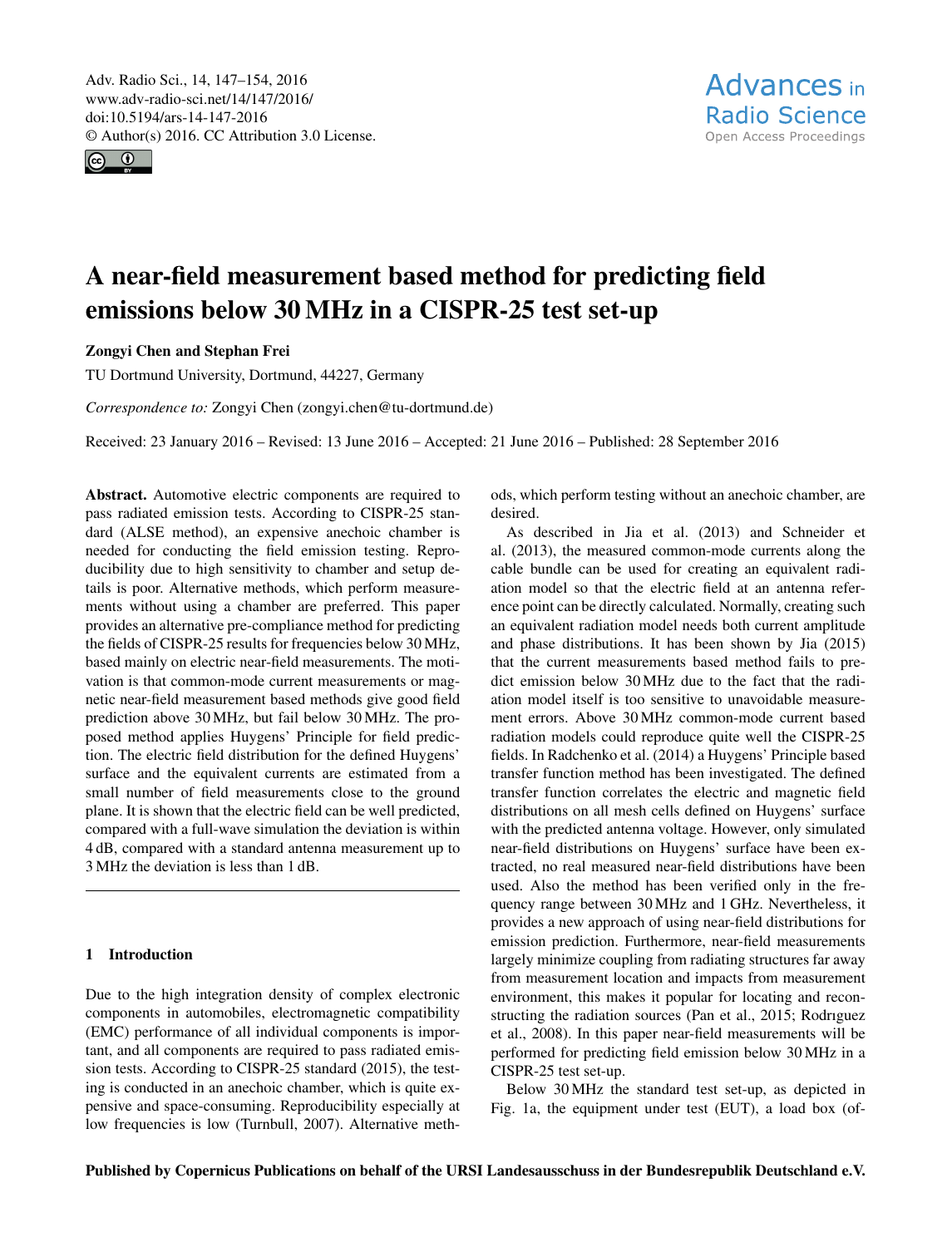

Figure 1. (a) CISPR- 25 standard test set-up below 30 MHz, (b) The near-field measurements based prediction method.

ten with Artificial Network), and a connecting cable bundle ( $L = 1.5$  m) are over a finite metallic table (as reference ground plane). The table is 90 cm over chamber ground. The measurement antenna (1 m rod antenna) is located at one meter distance  $(D = 1 \text{ m})$  in the front the cable bundle. Taking into account the particularity of field coupling in the set-up and for reduction of measurement points an unclosed Huygens' surface is proposed here, which is shown in Fig. 1b. For obtaining the field distribution along the lower edge of the Huygens' surface an electrically-small monopole antenna is used. Field measurements are executed only for observation points close to the metal table, which are represented as red arrows in the figure. This approach is chosen in order to avoid long measurement times due to many observation points and the difficulty to measure accurately local electric fields in free space. The complete field distribution and the equivalent current sources on Huygens' surface are obtained by extrapolation from the measured fields with an appropriate extrapolation function. Based on Huygens' Principle (Balanis, 1989), the electric field at antenna reference point can be directly calculated using the equivalent sources.

### 2 Application of Huygens' Principle

The Huygens' Principle states that the field outside of an arbitrary fictitious closed surface surrounding a radiating structure can be represented by equivalent currents on the surface. Calculation of equivalent currents from tangential electric and magnetic fields over a closed Huygens' surface are shown e.g. in Balanis (1989).

## 2.1 An unclosed Huygens' surface

As the measurement of a field distribution along a surrounding surface can be very time consuming and error prone, in the paper an unclosed Huygens' surface is used as shown in Fig. 1b. It is assumed that fields on surface parts that were not measured can be neglected and antenna field is dominated by the surface separating the radiation structure from the antenna. To verify the correctness of this approach a simplified CISPR-25 test set-up investigated in CONCEPT-II (2015), as shown in Fig. 2. Figure 2a gives the sketch of the model, which consists of a single cable of 1.5 m length 5 cm above an infinite perfect electric conductor (PEC) ground plane, an voltage source  $V_s$ , a source impedance  $Z_s$  and a load impedance  $Z_L$ . In Cartesian coordinate system, the cable parallels to ground plate. Figure 2b depicts the model in CONCEPT-II. In the model the finite metallic table is substituted by the infinite PEC ground plane in order to save simulation time. The replacement barely changes electric field distributions above the plate (Radchenko et al., 2014). In the simulation the parameters  $V_s = 0.63$  V,  $Z_s = 50 \Omega$ , and  $Z_{\text{L}} = 10 \Omega$ , 100  $\Omega$ , or 10 k $\Omega$  are chosen. The defined Huygens' surface is in parallel with XZ plane. It has length of 1.5 m and a height of 1 m. It is located in the front of cable in a distance of 0.05 m. Discretization size is 10 cm. Figure  $2c$  shows  $E_{vertical}$  at antenna reference point (distance  $D = 1$  m, height  $h = 0.05$  m) from full-wave simulation and from field calculation based on equivalent currents over the defined Huygens' surface (labelled as "Huygens' method"). It can be seen the results of Huygens' method are a close match to the full-wave simulation results for the chosen  $Z_L$ . The deviation is within 0.4 dB.

#### 2.2 Field components over defined Huygens' surface

As in simulation the fields on the closed Huygens' surface can be easily obtained, but not in the real near-field measurement. The proposed approach extrapolates from a small set of measurement points the electric and magnetic field distributions on the Huygens' surface. In order to find an appropriate extrapolation function and the required field components, the tangential electric and magnetic fields, which form the equivalent currents over the defined Huygens' surface, have been investigated.

The simplified set-up in Fig. 2 is used for investigation. When we observe  $E_{\text{vertical}}$  at antenna reference point (in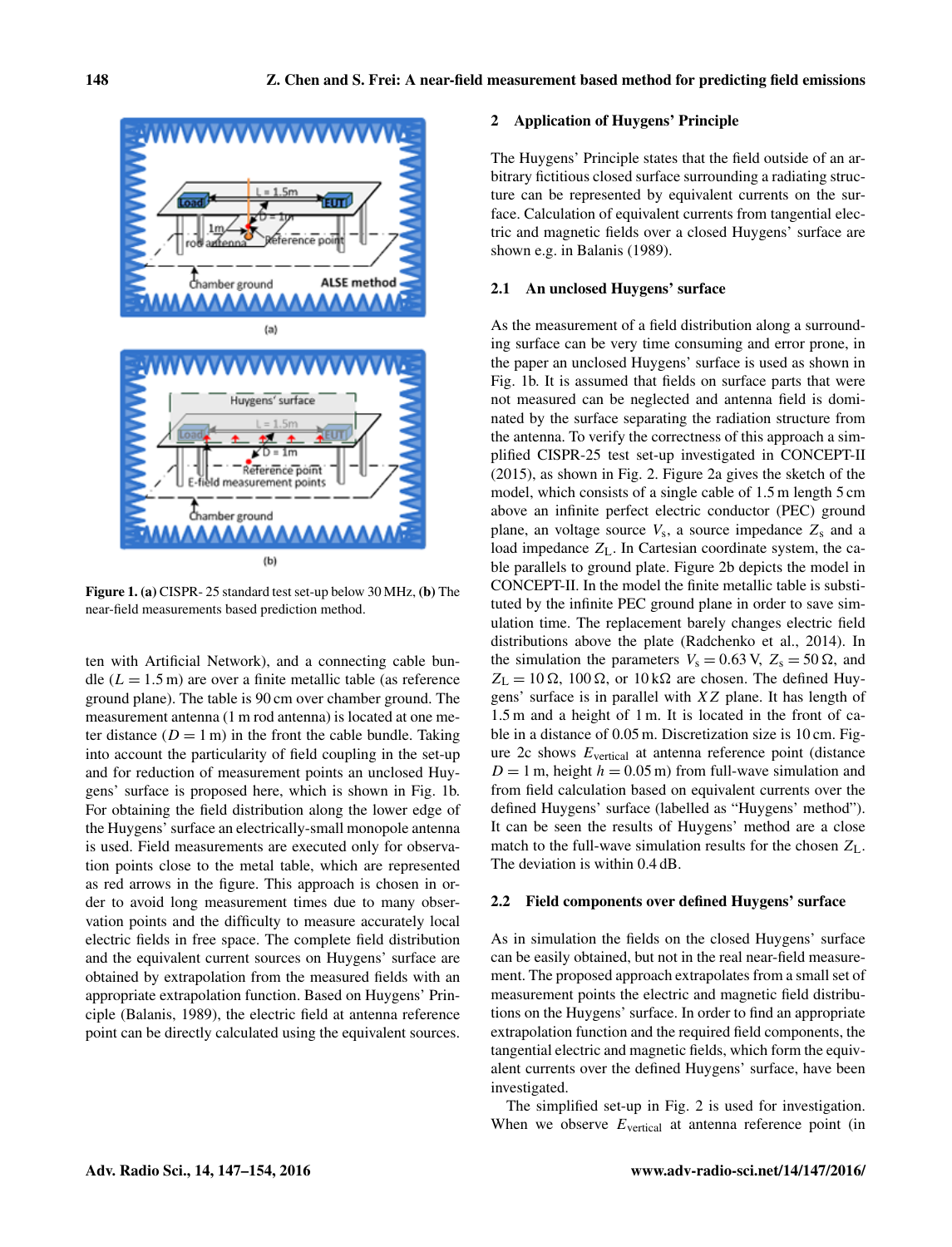

Figure 2. (a) The sketch of the simulated model, (b) Model in CONCEPT-II, (c) Comparison of full-wave simulation and Huygens' method for different load impedances.

Table 1. Deviation in dB caused by field components used for calculating electric field at antenna reference point on defined Huygens' surface by comparison with antenna field from full-wave simulation.

|                               | Load impedance $E_x, E_z, H_z, H_x$ | $E_z$ | $E_x$                               | H <sub>7</sub> | $H_x$    |         | $E_7$ and $H_7$ $E_7$ and $H_x$ $H_x$ and $H_7$ |         |
|-------------------------------|-------------------------------------|-------|-------------------------------------|----------------|----------|---------|-------------------------------------------------|---------|
| $Z_I = 10 \Omega$             | $-0.31$                             |       | $-6.51 -354.11 -14.9 -10.09$        |                |          | $-3.72$ | $-2.11$                                         | $-6.15$ |
| $Z_{\rm L} = 100 \,\Omega$    | $-0.37$                             |       | $-6.52$ $-356.34$ $-14.99$ $-10.23$ |                |          | $-3.74$ | $-2.16$                                         | $-6.27$ |
| $Z_L = 10 \,\mathrm{k}\Omega$ | $-0.37$                             |       | $-6.52 -396.33 -15$                 |                | $-10.23$ | $-3.74$ | $-2.16$                                         | $-6.27$ |

Fig. 2c), almost a constant value till 10 MHz can be seen, except the case of a small load impedance (10  $\Omega$ , where the constant value is only up to 1 MHz, the inductance of the cable dominates then the voltage distribution). Taking the frequency at 1 MHz for example, Table 1 demonstrates deviations (in  $dB$ ) in terms of comparison of  $E_{vertical}$  at antenna reference point from the full-wave simulation and from electric field calculated using field components on defined Huygens' surface. Field components  $(E_x, E_z, H_x, \text{ and } H_z)$  are used, whereas  $E_y$  and  $H_y$  are neglected, because they are normal to the defined Huygens' surface and do not contribute to radiation. As shown in Table 1, totally eight groups of field components combinations have been tested. For each group in the table, not used field components are assumed to be zero in calculation. The sign "–" means the calculated antenna field from used near-field components is smaller than fullwave simulation value. The table shows  $E<sub>x</sub>$  has very small contribution and can be neglected.  $E<sub>z</sub>$  is the dominant component, which contributes more than  $H_x$  or  $H_z$ .  $E_z$  together with  $H_x$  produces a deviation within 3 dB. In further investigations shown here only  $E<sub>z</sub>$  is considered in order to reduce the needed measurement time.

In order to observe detailed  $E<sub>z</sub>$  distribution on the defined Huygens' surface, both magnitude and phase are shown in Figs. 3 and 4 for load impedances  $Z_L$  (= 10  $\Omega$ , 100  $\Omega$  and  $10 \text{ k}\Omega$ ) at 1 and 30 MHz respectively. The defined Huygens' surface is of 1.5 m in length and 1 m in height (Fig. 2), however, the shown figures are length-expanded. In Fig. 3a–c) upper figures, at 1 MHz, the dominant field distribution area is in the range  $x = 0$ –1.5 m, and field distribution becomes weaker along increasing heights  $(z \text{ from } 0 \text{ to } 1 \text{ m})$ , this explains the reason a Huygens' surface of 1.5 m length and 1 m height is defined in the paper. Meanwhile, for phase distributions in the defined Huygens' surface area almost a constant value can be observed, excluding the phase jump occurs at height  $z = 0.05{\text -}0.1$  m. For better observing the phase jump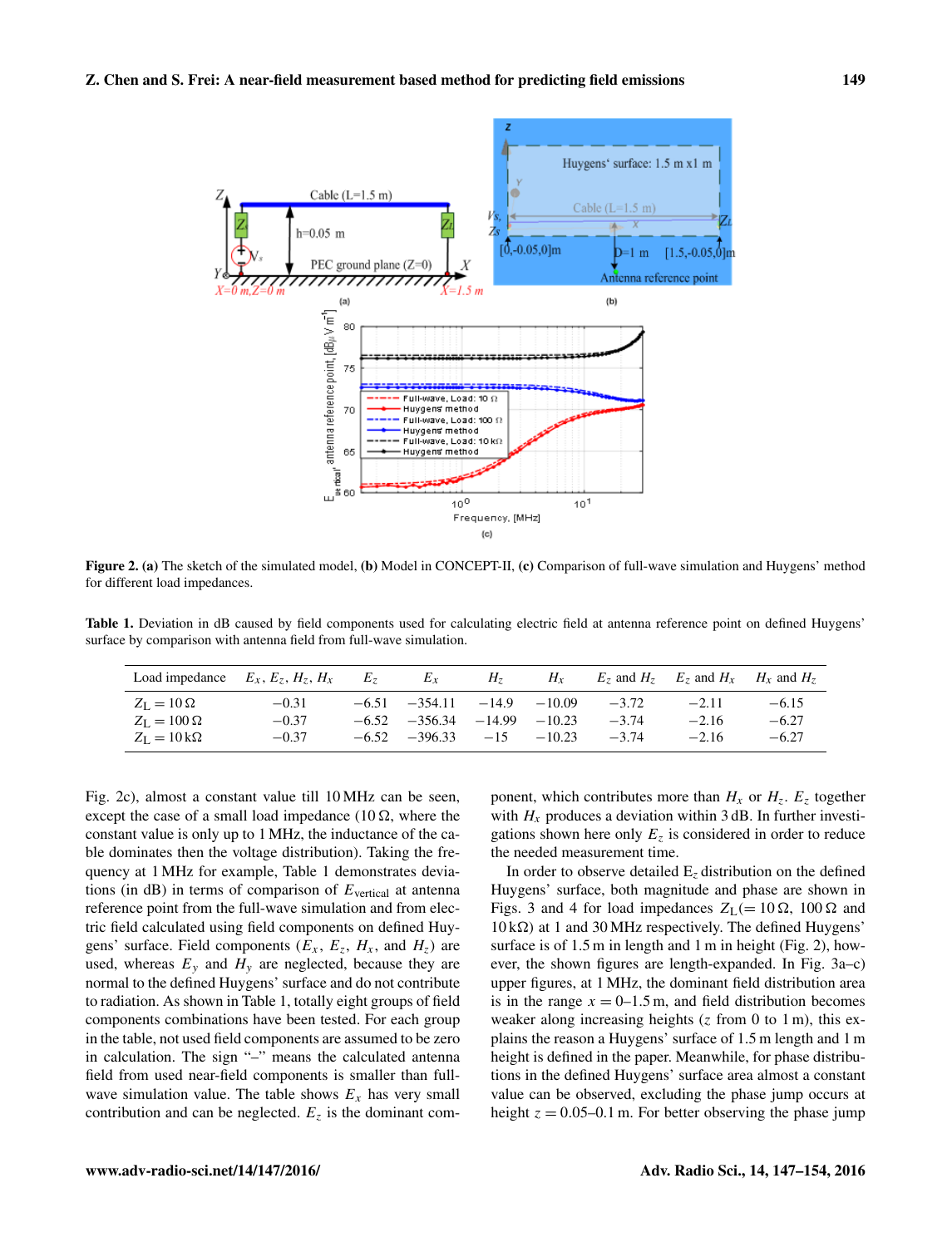

Figure 3.  $E_z$  magnitude and phase distributions over defined Huygens' surface at 1 MHz.



Figure 4.  $E_z$  magnitude and phase distributions over defined Huygens' surface at 30 MHz.

a dark edge colour is used. When associating this phase distribution with the result in Fig. 4 for frequency at 30 MHz, a proper assumption can be given that for the investigated model in the range  $x = 0$ –1.5 m, the phase jump is determined only by the set-up itself. Without employing phase distribution, for each simulated load impedance case, Fig. 5 shows the comparison of antenna field (at the antenna reference point, where 1 m distant to cable) from full-wave simulation (red line), Huygens' method (dark line, where magnitude and phase distribution of  $E<sub>z</sub>$  over Huygens' surface are used), and Huygens' method (magenta line, where only magnitude of  $E<sub>z</sub>$  over Huygens' surface is used). It shows that the dark line matches well with the magenta line, which means calculating antenna field without using phase distribution of  $E<sub>z</sub>$  can be acceptable. And Fig. 5 again verifies that using only  $E<sub>z</sub>$  component on defined Huygens' surface gives the calculated antenna field, which is around 6.5 dB smaller than full-wave simulation result, as listed in the Table 1.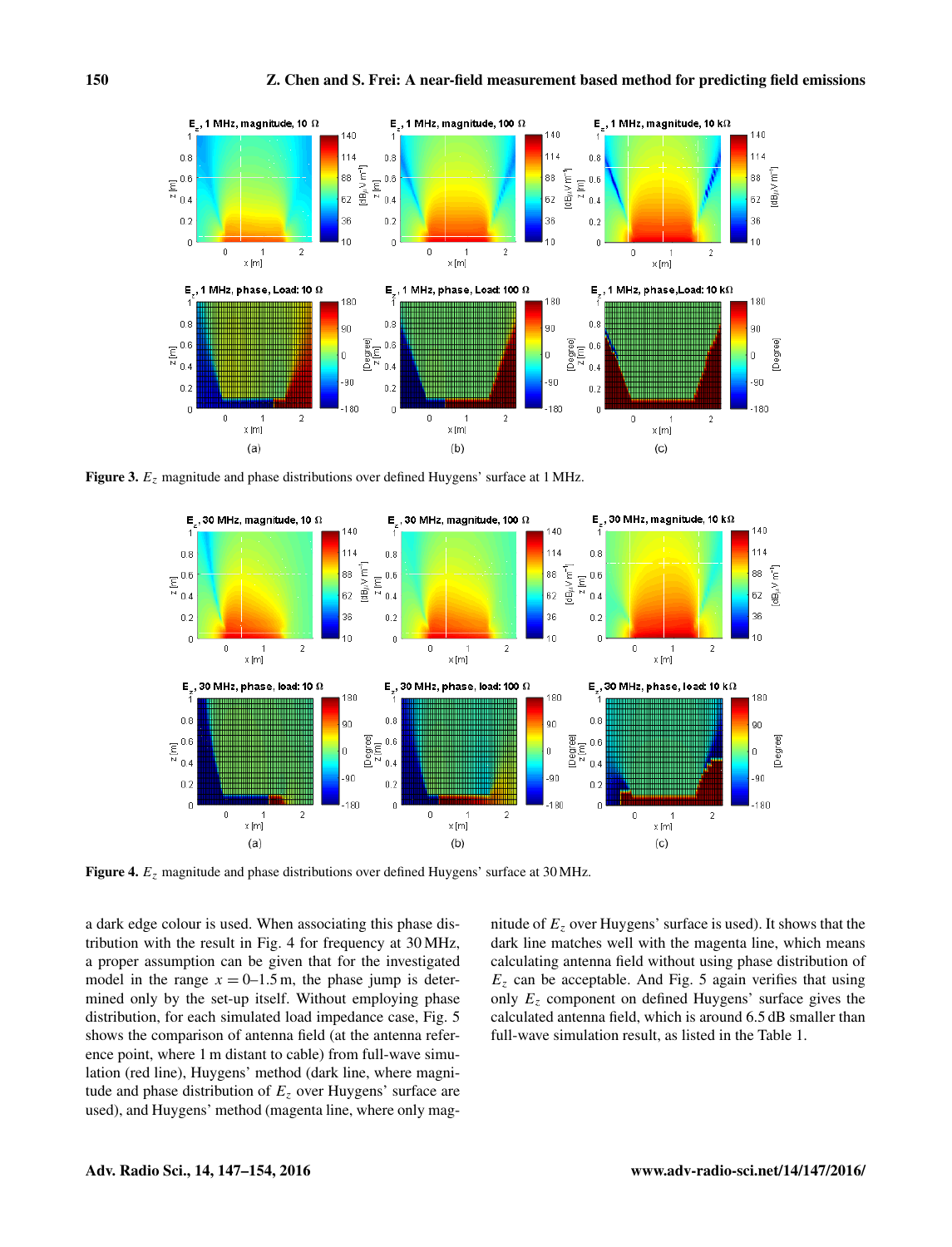

Figure 5. Comparison of antenna field from full-wave simulation, Huygens' method field calculation with/without using phase distribution of  $E<sub>z</sub>$  over the defined Huygens' surface.



Figure 6. A sketch for electric field estimation.



Figure 7. Description of electric field estimation and interpolation on defined Huygens' surface.

#### 3 Electric field distribution estimation

As mentioned above, conducting near-field measurements along the complete Huygens' surface is time-consuming and error prone, especially for the electric field. In the paper fields are only measured for some selected important observation points, as shown in Fig. 1b. For obtaining electric field from the connecting cable in the set-up, Fig. 6 gives a sketch of the cable in side view, which shows the cable of radius of  $r$  above ground with height  $h$ .  $V_p$  is the voltage potential on the cable. Since we are only interested in  $E<sub>z</sub>$  over defined Huygens' surface, here only calculation for  $E<sub>z</sub>$  is shown. By involvement of a static electric field formula, electric field at the observation  $P$  can be determined, as describes in Li  $(2011)$ :

$$
E_z = \frac{V_p}{\ln(2h/r)} \left[ \frac{z - h}{(z - h)^2 + y^2} - \frac{z + h}{(z + h)^2 + y^2} \right] \tag{1}
$$

By introducing the formula,  $E_z$  distribution tendency along the height of the defined Huygens' surface can be obtained (in the calculation,  $y = -0.05$  m,  $z = 0$ –1 m is chosen). Later the field distribution tendency can be combined with measured electric fields for field distribution estimation on the defined Huygens' surface. The simulation model shown in Fig. 2b with  $Z_L = 100 \Omega$  is used for further analysis. Figure 7 shows the representative field points on defined Huygens' surface for description of field estimation method. Red arrows represent measured points (positions where nearfield measurements with field probe are conducted, only several points are selected in order to save measurement time), blue arrows represent estimated points (the points where  $E<sub>z</sub>$ can be estimate using Eq. (1), these points are along the height of the Huygens' surface), and green arrows represent interpolated points (to represent a proper discretization of the field distribution over the defined Huygens' surface using spline function). It should be noted that number of arrows shown in the figure doesn't stand for exact discretization size. Estimated electric field results above ideal ground at  $x = 0$ , 0.25, 0.75 m for frequency at 1 and 30 MHz are shown in Fig. 8. The electric field calculated from the quasistatic Eq. (1) is plotted as green curve, which matches well with electric field from full-wave simulation at  $x = 0.25$  and 0.75 m for both frequency at 1 MHz (shown in Fig. 8a) and 30 MHz (shown in Fig. 8b). Deviation shown at  $x = 0$  m is caused by the vertical connecting wires, which are not considered in Eq. (1). Neglecting both cable ends, it is assumed that  $E<sub>z</sub>$  over the defined Huygens' surface follow the same distribution tendency as the electric field distribution calculated from the quasi-static formula (in Fig. 8). The electric field interpolation for the remaining field points on Huygens' surface is based on a splines function (de Boor, 1978). The process for electric field estimation and interpolation is shown in Fig. 9.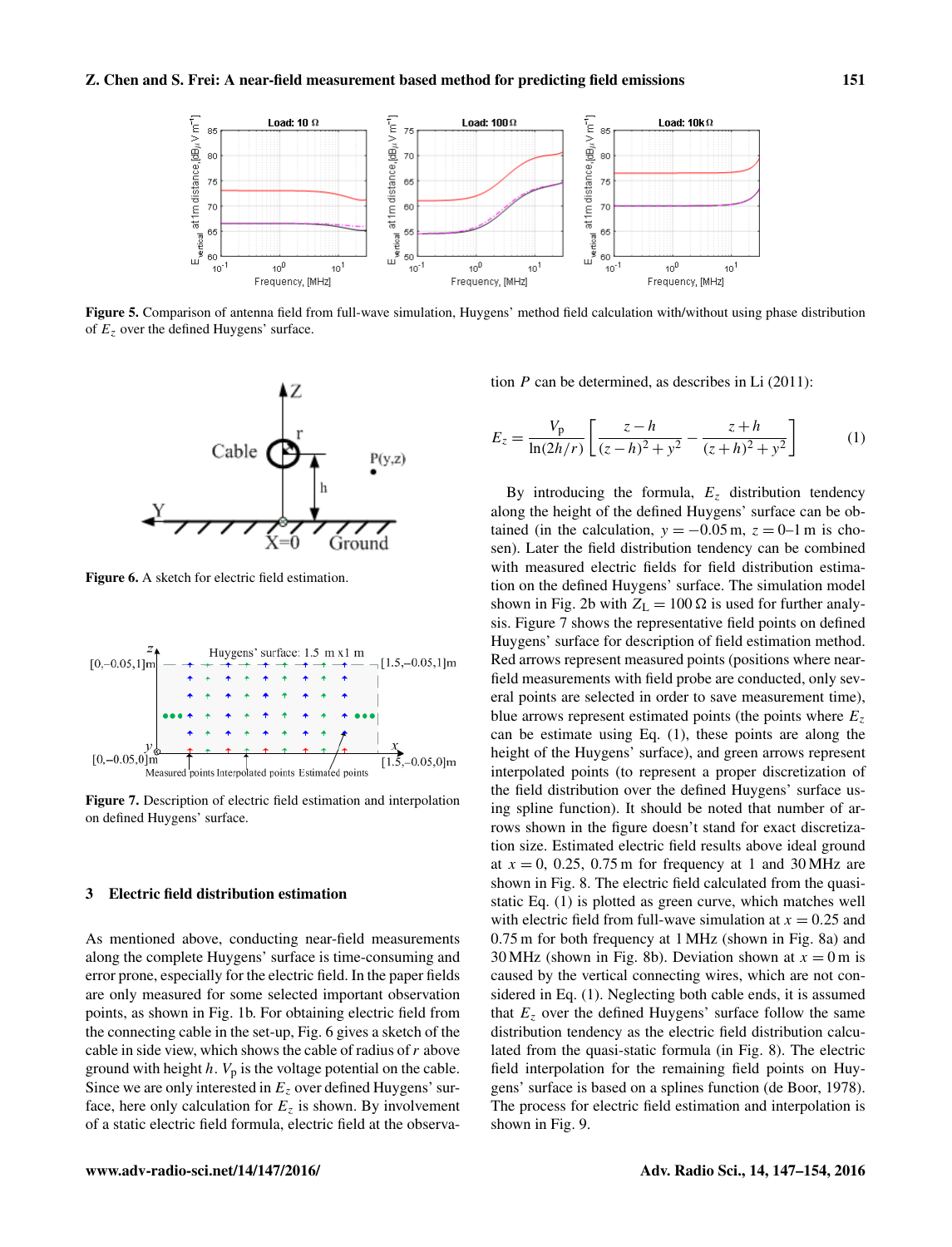

Figure 8. Comparison of simulated and estimated electric field for positions above ideal ground at  $x = 0.75$  m.



Figure 9. Process for electric field estimation and interpolation.

#### 4 Measurements and results

The measurement set-up is shown in Fig. 10. Figure 10a shows the sketch of the set-up, where the cable is above metallic table ( $h = 5$  cm). The measurement points are symbolized with red arrows. A photo of the set-up is shown in Fig. 10b. Here a small monopole antenna is connected to an impedance converter (R&S EZ-12). Field probe is located in the front of the cable  $(d = 5 \text{ cm})$ , as shown in Fig. 10b. In the set-up  $Z_{\text{L}} = 10 \Omega$  is used. The tracking generator of the test receiver (R&S ESPI 3) was applied for cable excitation, a short coaxial cable is connected to the 1.5 m cable. The applied cable is a short one, with the length less than 40 cm. Due to the short cable length we have assumed the radiation as low and neglected it. Source power has been chosen to 0 dBm.

For field probe calibration, a calibration setup was involved, as shown in Fig. 11. Figure 11a depicts the model in CONCEPT-II, a cable with length of 15 cm and radius of 1.5 mm is placed 1 cm over a metal table. Both ends of the cable are connected with a  $150 \Omega$  resistor. A field observation point M  $[7.5, -5, 0]$  cm in the model is in the center and 5 cm in the front of cable. The chosen field point is directly above infinite ground, such that only  $E<sub>z</sub>$  component is nonzero. The field probe in Fig. 11b is located at the center of the cable and has 5 cm distance to cable center. For obtaining the probe factor, source power of 0 dBm was used as excitation for the models in simulation model and measurement just for simplification. The transfer function for field probe can be simply formulated by:

$$
P_{\rm f} = \frac{E_M}{V_M} \tag{2}
$$

 $P_f$  is the probe factor,  $E_M$  is simulated electric field from CONCEPT-II model,  $V_M$  is the voltage at the output of impedance converter.



Figure 10. Measurement set-up, (a) sketch and (b) picture.



Figure 11. Field probe calibration, (a) calibration model in CONCEPT-II and (b) picture.

Figure 12 shows the comparison of  $E<sub>z</sub>$  from field probe measurement and simulation at 1, 10, and 30 MHz. The measured electric field (red curve) is close to the simulated value (blue curve). The difference is ca. 4 dB for 1 MHz. For 10 and 30 MHz the simulated fields are a very close match to the measured fields, here the deviation is less than 1 dB. Figure 13 shows a standard antenna measurement set-up inside a shielded chamber where the 1 m rod antenna (Schwarzbeck, FMZB 1513) is located at 1 m distance away from the measured cable. The manufacturer provided antenna factor was applied for the standard antenna field calculation. Applying Huygens' Principle based field prediction method at antenna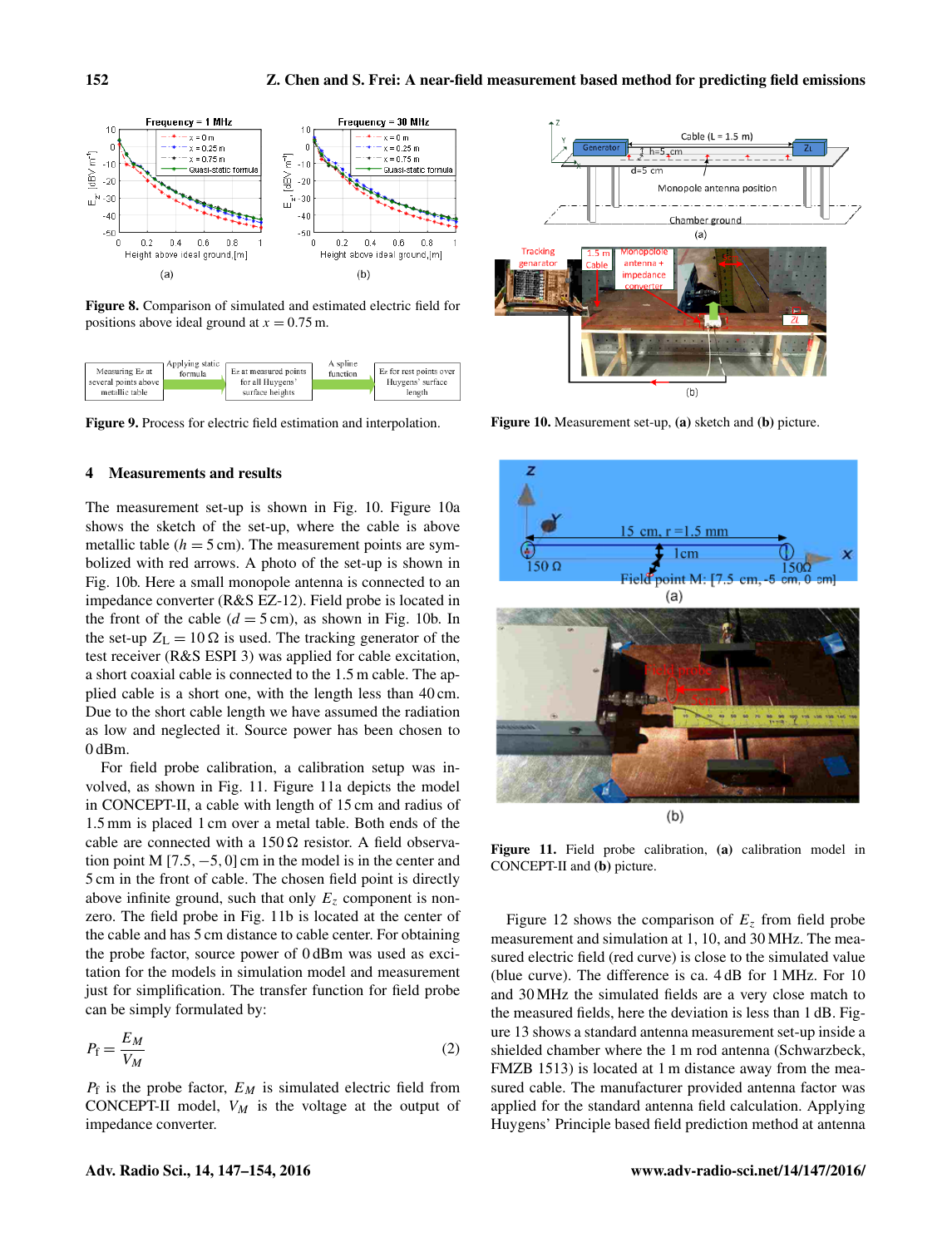

Figure 12. Comparison of electric field measurements and simulation.



Figure 13. Standard rod antenna measurement inside chamber.

location, first, the measured  $E_z$  (in Fig. 12) has to be extrapolated to form the equivalent sources on the defined Huygens' surface. Then the antenna field can be calculated. Figure 14 shows the antenna measurement result and calculated field from Huygens' Principle based method at antenna reference point. In the figure, the red curve depicts the full-wave simulation result. The black curve shows the calculated field and the blue curve shows the standard antenna measurement.

The Huygens' method based calculated field has about 4 dB constant deviation compared to full-wave simulation. The calculate field also shows up to 3 MHz a deviation of less than 1 dB compared with the standard antenna measurement. At higher frequencies around 15 MHz the standard antenna measurement result shows a distinct resonance due to the capacitive coupling between metallic table and chamber ground. This is a well-known serious problem of the CISPR-25 method and only related to chamber properties but not to equipment under test, similar to Bongartz et al. (2009), where results shows five different chambers resulting in five different resonance frequencies.

## 5 Conclusions

This paper provides a near-field measurement based alternative pre-compliance method for predicting emission below 30 MHz in a CISPR-25 test set-up. The proposed method adopts the Huygens principle by defining an unclosed Huy-



Figure 14. Comparison of Huygens' method and antenna measurement with 1 m rod antenna.

gens' surface for field prediction. Near-field measurements are only conducted for several locations over a table surface and a static electric field formula is used for field distribution estimation. The difference of the final predicted E-field at 1 m distance is within 4 dB compared with full-wave simulation. The proposed method is based on near-field measurements of a test setup and quite robust against external fields. Shielded chamber is not required for pre-compliance measurements. This way an accurate CISPR-25 1 m antenna rod result estimation can be performed in any laboratory. However, if the measurement environment is too noisy, conducting the proposed method a small chamber may be still needed.

#### 6 Data availability

Part of this research was done within cooperation projects and is subject to individual confidentiality agreements. Data used for this publication cannot be disclosed.